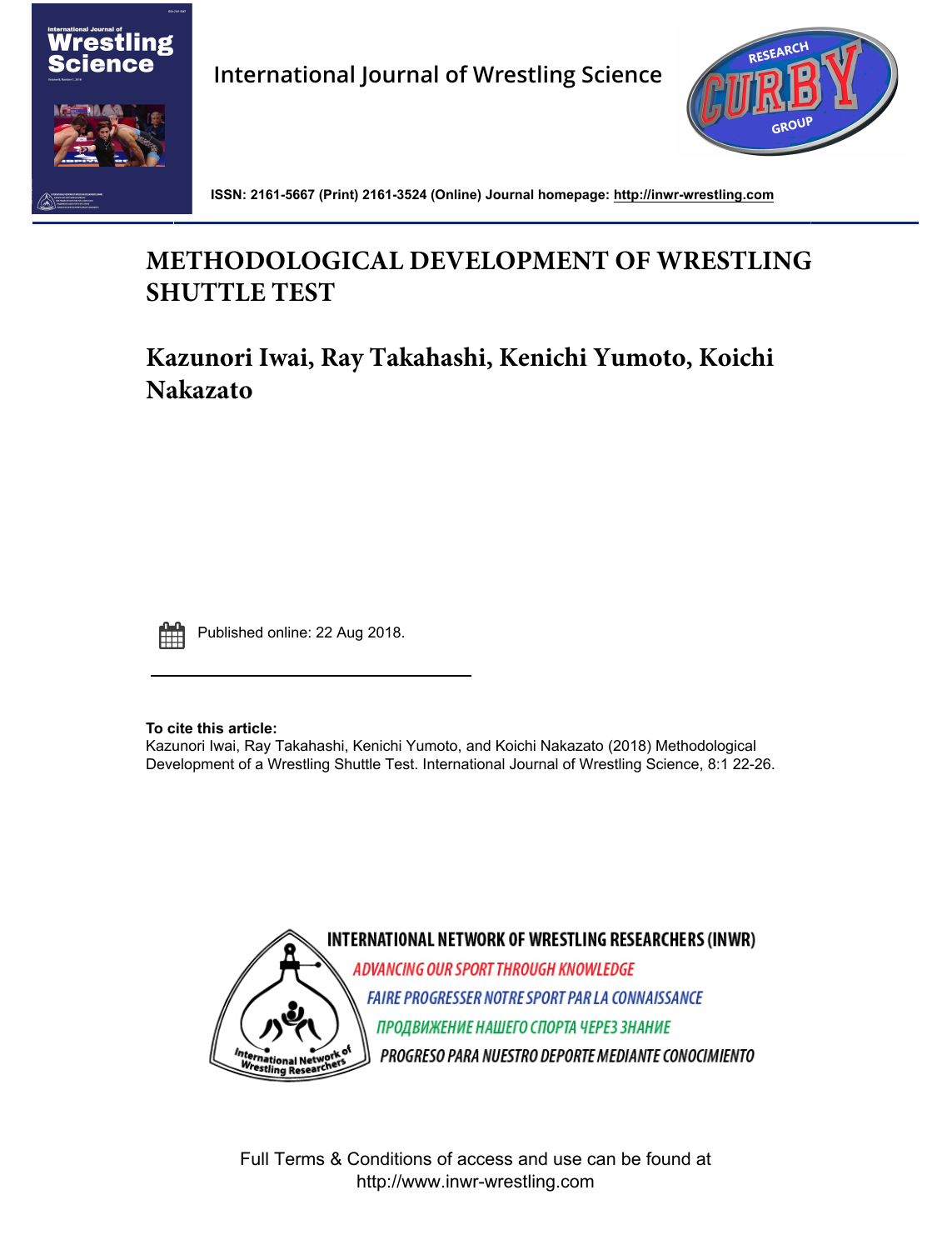## **METHODOLOGICAL DEVELOPMENT OF WRESTLING SHUTTLE TEST**

Kazunori Iwai<sup>1</sup>, Ray Takahashi<sup>1</sup>, Kenichi Yumoto<sup>2</sup>, Koichi Nakazato<sup>3</sup>

1 Western University, Ontario, Canada 2 Nippon Bunri University, Oita, Japan <sup>3</sup> Nippon Sport Science University, Tokyo, Japan

Corresponding author: Kazunori Iwai, e-mail: kiwai@uwo.ca

#### **ABSTRACT**

The purpose of this study was to develop a wrestling shuttle test (WST) based upon four elements. Firstly, the WST was conducted on a regulation wrestling mat surface making it specific and familiar to a competition area. It is convenient to administer in a typical wrestling venue by a coach or tester. Secondly, the WST included movements in four different directions across the entire mat surface including wrestling-specific standing movements (sidestepping). Thirdly, the test was based on the international match length consistent with United World Wrestling (UWW) rules of match duration of two three-minute periods of activity with a 30 second rest period. Lastly, the shuttle test focused on the individuality of the participant, that is, without a partner or others, to ensure results are solely of the participants' individual effort.

Key words: wrestling shuttle test, specific movement test, metabolic demands, combat sports, wrestlers

#### **INTRODUCTION**

United World Wrestling (UWW) is the world governing organization for Olympic wrestling styles and oversees internationally sanctioned events, such as the Olympic Games, World Championships, World Cup, and other international events, over the three recognized styles for men and women – Greco-Roman, Freestyle, and Women's Wrestling. Among its responsibilities, the UWW establishes and disseminates the international rules for the different wrestling styles (United World Wrestling, 2016). International wrestling matches consist of two 3-minute periods with a 30-second rest interval between each period over a 9 meter circular mat surface.

Previous wrestling studies have shown that elite wrestlers have high aerobic and anaerobic capacities (Chaabene et al., 2017; James et al., 2016; Yoon, 2002), which are key physiological components for high performance wrestling (Demirkan et al., 2015; Kraemer et al., 2001). Laboratory testing of the metabolic demands of athletes is widespread, but it is limited because it is expensive, inconvenient to administer, and requires special equipment. Laboratory testing protocols also, often use a bicycle or running treadmill as the activity measured. These tests are more appropriate to running and cycling sports or similar activities. A limitation of laboratory testing is validity of findings as it relates to the real life dynamic movements and activity in a sport setting. Some sports use field tests in their respective practice or competition venues including, on the court (ground and gym floor), running track, ice arena, and tatami mats (Chamari et al., 2004; Chino et al., 2015; Hoffmann et al., 2014; Metaxas et al., 2005; Santos et al., 2010; Schwesig et al., 2017; Tabben et al., 2014). Field tests have several advantages compared to laboratory testing as they are, not only easier to administer, less costly and more specific to the sport, but they can be conducted throughout the season to show progression of the athletes. Currently, no assessment tool exists that includes wrestling-specific movements to evaluate a wrestler's fitness on the wrestling mat.

Wrestling demands physical fitness among several physical components, such as, strength, agility, power, as well as fitness in the aerobic and anaerobic energy systems (Chaabene et al., 2017; Yoon, 2002). Wrestlers move in many directions in a match depending on the actions and reactions of attack and defense, the tactics used, and the individual styles of the wrestlers. Wrestling movements involve moving forward, backwards and side-ways (sidestepping). Side-stepping allows for short circular movements, often to create an angle of attack or to prevent the opponent from gaining it. Side-stepping movements prevent crossing one's legs, and helps maintain a stable stance position when moving in standing wrestling.

#### **METHOD**

The wrestling shuttle test (WST) was designed specifically for wrestling based upon four elements specific to the sport.

1. The wrestling mat

The WST is performed on a mat surface that is commonplace in wrestling training facilities. This provides a practical and convenient place for testing that is familiar to participants. The participant-wrestler is also able to perform the WST in wrestling shoes, making it more realistic and sport specific. The WST can easily be administered during a regular practice session and with little equipment. Only a timer/clock, pen, and paper are required. Testing requires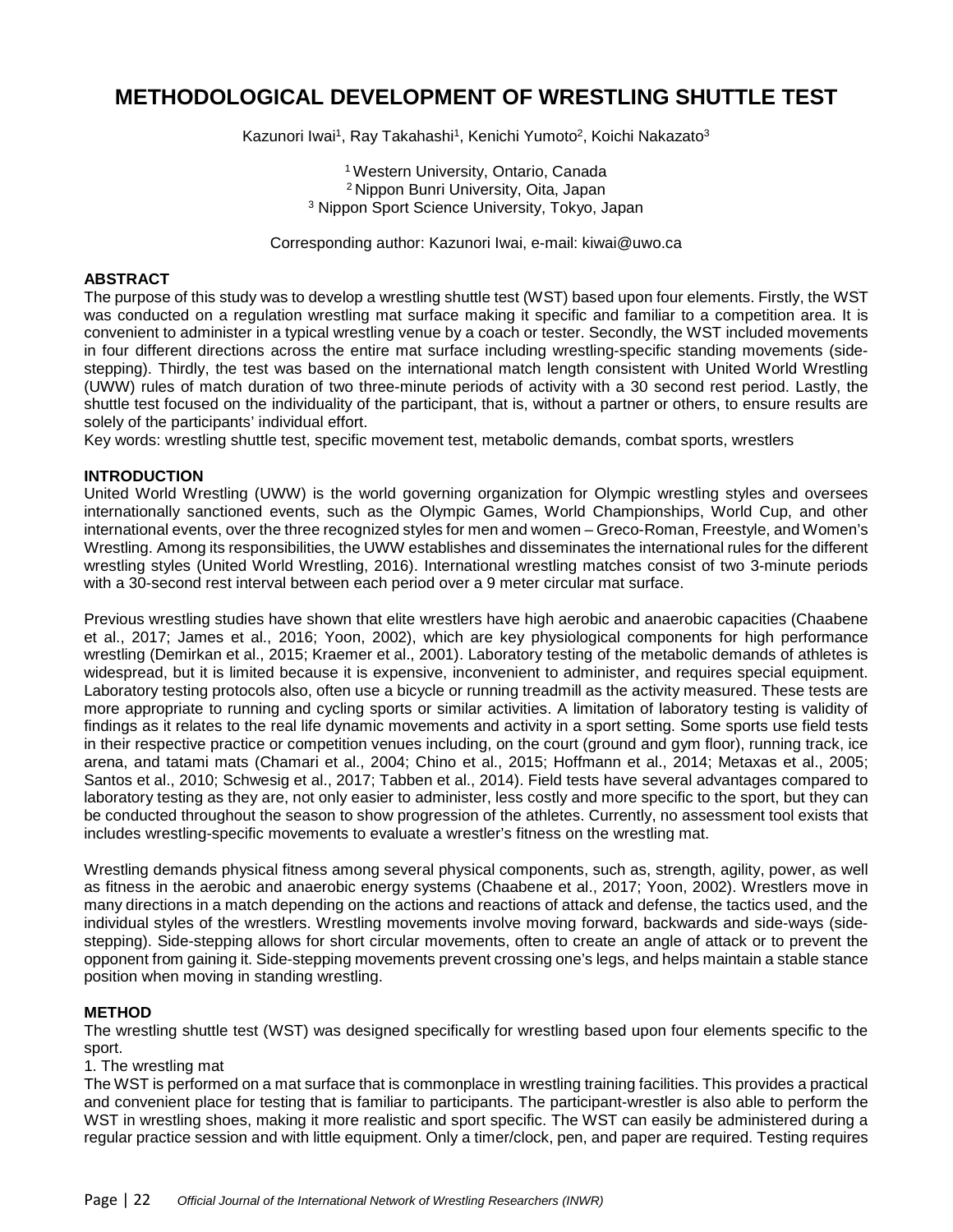two persons – a recorder to keep track of the number of shuttle lengths performed, and an assistant, who checks and calls out the time remaining, and can serve as a motivator for the participant. Those administering the test do not need special training and need only to understand how to administer the test. Description of the Wrestling Shuttle Test (WST).

The WST includes four directional movements on the wrestling mat (forward running, backward running, left sidestepping and right side-stepping). Each movement was four meters in length from the central circle on the mat. The participants were to complete as many movements as possible by continuously repeating shuttle lengths within two 3-minute periods with a 30 second rest period between periods (Figure 1). A visible time clock was set with an audible buzzer sounded at the time of expiration. The total number of completed shuttle lengths was recorded, and only the last fully completed length was recorded at the time of expiry.



Figure 1. Procedure of the wrestling shuttle test. The participant will be recorded on the number of shuttle Lengths completed. The participant aims to complete as many shuttle lengths as possible by repeating Length cycles, e.g., Length 1, 2, 3, 4, 5, 6, 7, 8, 1, 2, 3, 4, 5, 6, 7, 8, 1, 2, and so on. Length 1: A. to B. From start point (A.) the participant will run forward to central circle (B.) Length 2: B. to C. From the central circle (B.) the participant will side-step right to the outside of the mat (C.) Length 3: C. to B. From outside of the mat (C.) the participant will side-step left towards the central circle (B.) Length 4: B. to A. From the central circle (B.) the participant will run backward to the start point (A.) The participant will continue the same pattern to the opposite side of the mat, as follows. Length 5: A. to B. From start point (A.) the participant will run forward to the central circle (B.) Length 6: B. to D. From the central circle (B.) the participant will side-step left to the outside of the mat (D.) Length 7: D. to B. From the outside of the mat (D.) the participant will side-step right to the central circle (B.) Length 8: B. to A. From the central circle (B.) the participant will run backward to the start point (A.) The participants will repeat and continue the above pattern for the duration of the WST (two 3-minute periods with a 30 second rest period between periods). The recorder will keep track of the number of shuttle lengths completed in period 1 and period 2, and sum together for a total overall score. Also, the number of lengths in the last 30 seconds of periods is recorded by the Assistant.

#### 2. Using wrestling-specific movements

Many shuttle run tests only use forward running as the main action, interspersed with stops, turns, and starts (Domone et al., 2016; Mayorga-Vega et al., 2015). The WST included side-stepping movements similar to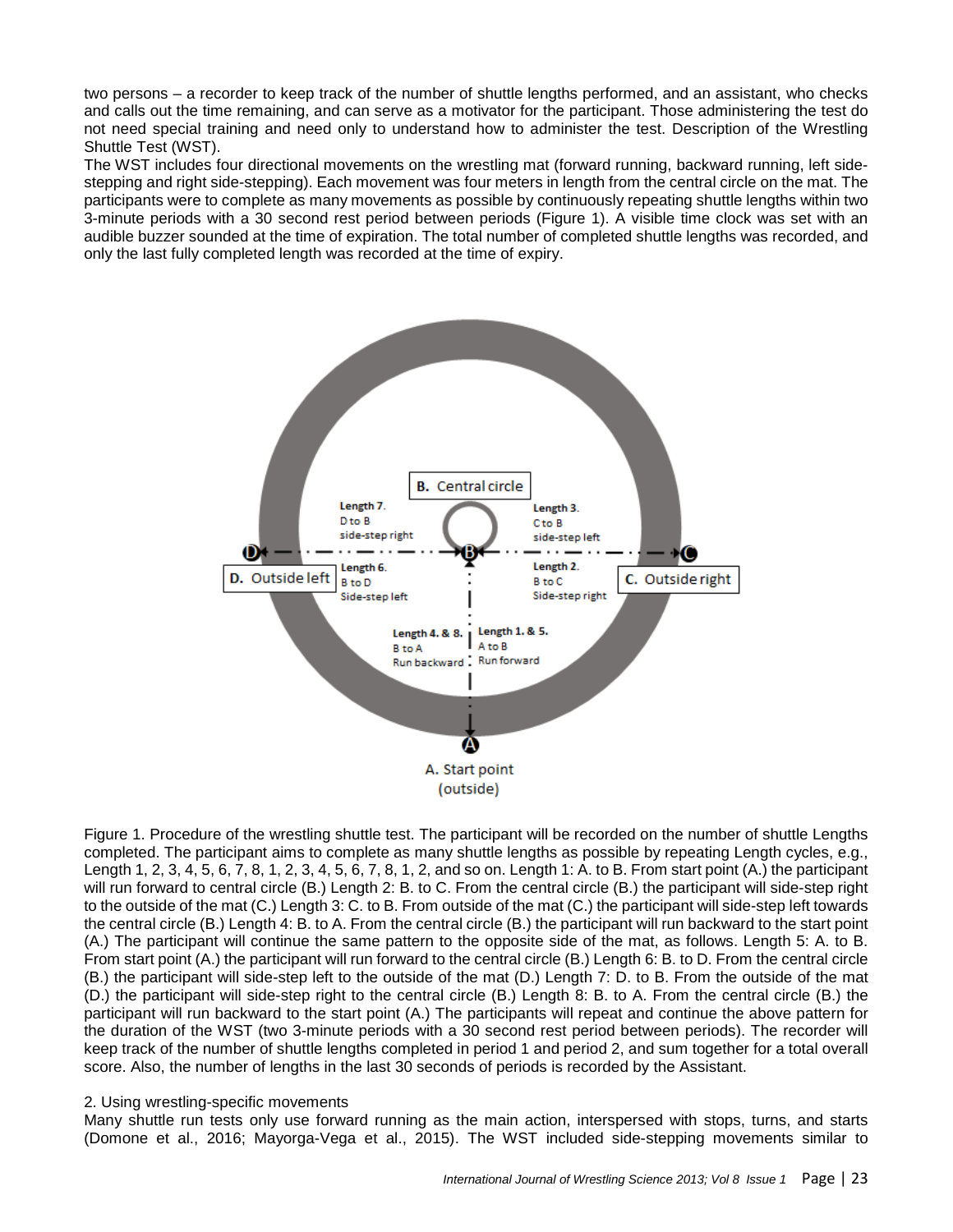movement actions in wrestling, such as, moving laterally and evading backwards by circling. Side-stepping is an important movement in wrestling because it allows the wrestler to move in relation to one's opponent, that is, to move "square" to keep one's opponent in front of you. Many of the movements across the mat are short in distance and repeated continuously.

Description of side-stepping movement

The participant will move in a lateral direction – either left or right.

The participant will start in a modified stance position, slightly crouched forward. Step to the side with the lead foot in the direction of movement, followed by the trail leg. Move quickly in a hopping motion to return to the modified stance position. Continuously repeat the movement to move laterally. Key points:

- Attempt to maintain the modified stance position by crouching slightly forward with knees slightly bent. This will maintain a stable base position throughout movement.
- Do not cross legs or touch legs (ankles) to avoid coming out of the modified stance position (Figure 2).
- Stay "light" on the feet with weight off heels.



Figure 2. Restriction of crossing legs. Side-stepping movements prevent crossing one's leg while participants continue to step to a lateral direction (left or right). In this study, the side-steeping movements were designated as one of wrestling-specific standing movements.

#### 3. United World Wrestling (UWW) specifications

The WST uses the specifications of the UWW wrestling mat (9 m diameter circle). The length of each shuttle (4 m from the central circle – Figure 1) allows the participant to cover the entire distance from the central circle to the outside boundary of the mat. Unlike some field tests where participants must run a linear distance, such as the 12 minute run, the WST has short shuttle lengths (4 m) allowing for agility of movements. Using the UWW wrestling mat allows for standardization, consistency in testing, and is sport specific.

The WST, also, replicates the length of a regulation match, which consists of two 3-minute periods with a 30 second rest period between periods. This makes the WST sport specific using UWW specifications. 4. Individuality

The individual focus of the WST provides the participant with direct individual results. There is no reliance on others, such as a partner, which eliminates any risk of inconsistencies due to variances in resistance and/or cooperation with others. The individual participant is also able to provide their best personal effort and motivation, which is important during the entire test and, in particular, during the last 30 seconds of the WST.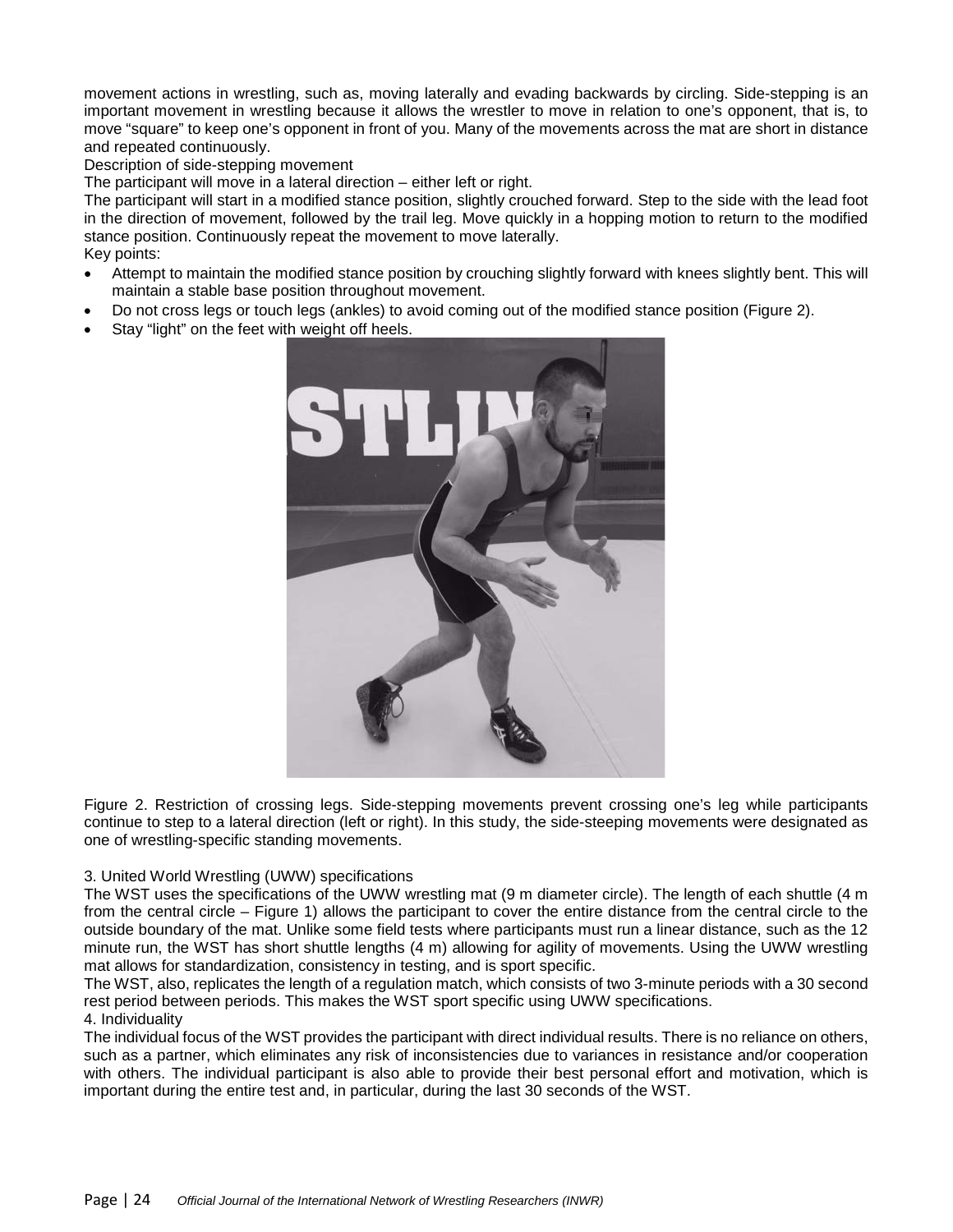#### **DISCUSSION**

The main purpose of this study was to develop a wrestling shuttle test that used wrestling-specific movements that can be administered easily and conveniently within a typical wrestling program. The design of the test pattern allows up to two participants to be tested independently at one time, each covering half a mat surface (Figure 1). It is also possible that by altering the test pattern, up to four participants can be tested at one time by using one quarter of the mat surface and keeping the distance of each shuttle length the same. To do this, Lengths 6 and 7 would replicate Lengths 2 and 3 (Figure 1). This would reduce the time of administering the test to a large group of participants.

An all-out running test for 3-minutes has been shown to indicate aerobic and anaerobic abilities (Hoffman et al., 2016; Pettitt et al., 2012). The average speed of the last 30-seconds is an indicator of critical power (Pettitt et al., 2012). The 3-minute periods of the WST coincide with the 3-minute time test and lend support for future study, particularly to determine how aerobic and anaerobic capabilities can be assessed. Recording the number of shuttle lengths in the last 30 seconds can provided data on the participant's capabilities as it taxes the anaerobic system. Developing individual baseline standards over several tests can serve to determine how the participant is progressing throughout the season.

The individualized nature of the WST, where only the participant is tested, eliminates any distorting influence from a partner or opponent who may provide variances in resistance or cooperation. Wrestling matches by themselves do not provide accurate measures of intensity, since activity is influenced by several factors, including opponent performance level, tactics, techniques used, etc., to name a few. Individual motivation to perform well in the wrestling shuttle test is augmented by providing reliable individual and personal data of one's maximal effort, and possibly the recording assistant who may encourage and motivate the participant while performing the WST. The participant's motivation to push hard right to the end can be reflected by the number of shuttle lengths during the last 30 seconds.

A large sample size is needed and with a wider scope of wrestlers across a region or country that could provide further information on similarities or differences between them. Since wrestling includes separate age and weight divisions for both males and females, there is a need for further study on sample composition. This may also provide some insight on, for example, whether lightweights are different than heavyweights, or between genders. As well, additional consideration of the wrestler's competitive level, or rank at an elite level may provide useful information. Further testing and retesting is, therefore required to check the reliability and validity of the wrestling shuttle test. Additionally, further testing will provide more data to evaluate the physiological responses to the WST.

### **PRACTICAL IMPLICATIONS/ADVICE FOR ATHLETES AND COACHES**

The WST can be easily performed with little disruption to a normal training routine. It also has applications for training depending on its intended purpose. For example, it could be used as a conditioning drill by altering the time and intensity, or as a drill to focus on footwork movement. Wrestling is one of several combat sports, and while each is unique, there are common characteristics, and some even have similar holds and techniques, e.g., in judo, sambo, and jiu-jitsu. The wrestling shuttle test may have useful applications to other combative sports and be easily applied as a field test given similar mat surface dimensions.

#### **REFERENCES**

- Chaabene, H., Negra, Y., Bouguezzi, R., Mkaouer, B., Franchini, E., Julio, U., & Hachana, Y. (2017). Physical and Physiological Attributes of Wrestlers: An Update. *J Strength Cond Res, 31*(5), 1411-1442.
- Chamari, K., Hachana, Y., Ahmed, Y. B., Galy, O., Sghaier, F., Chatard, J. C., . . . Wisloff, U. (2004). Field and laboratory testing in young elite soccer players. *Br J Sports Med, 38*(2), 191-196.
- Chino, K., Saito, Y., Matsumoto, S., Ikeda, T., & Yanagawa, Y. (2015). Investigation of exercise intensity during a freestyle wrestling match. *J Sports Med Phys Fitness, 55*(4), 290-296.
- Demirkan, E., Koz, M., Kutlu, M., & Favre, M. (2015). Comparison of Physical and Physiological Profiles in Elite and Amateur Young Wrestlers. *J Strength Cond Res, 29*(7), 1876-1883.
- Domone, S., Mann, S., Sandercock, G., Wade, M., & Beedie, C. (2016). A Method by Which to Assess the Scalability of Field-Based Fitness Tests of Cardiorespiratory Fitness Among Schoolchildren. *Sports Med, 46*(12), 1819-1831.
- Hoffman, M. W., Stout, J. R., Hoffman, J. R., Landua, G., Fukuda, D. H., Sharvit, N., . . . Ostfeld, I. (2016). Critical Velocity Is Associated With Combat-Specific Performance Measures in a Special Forces Unit. *J Strength Cond Res, 30*(2), 446-453.